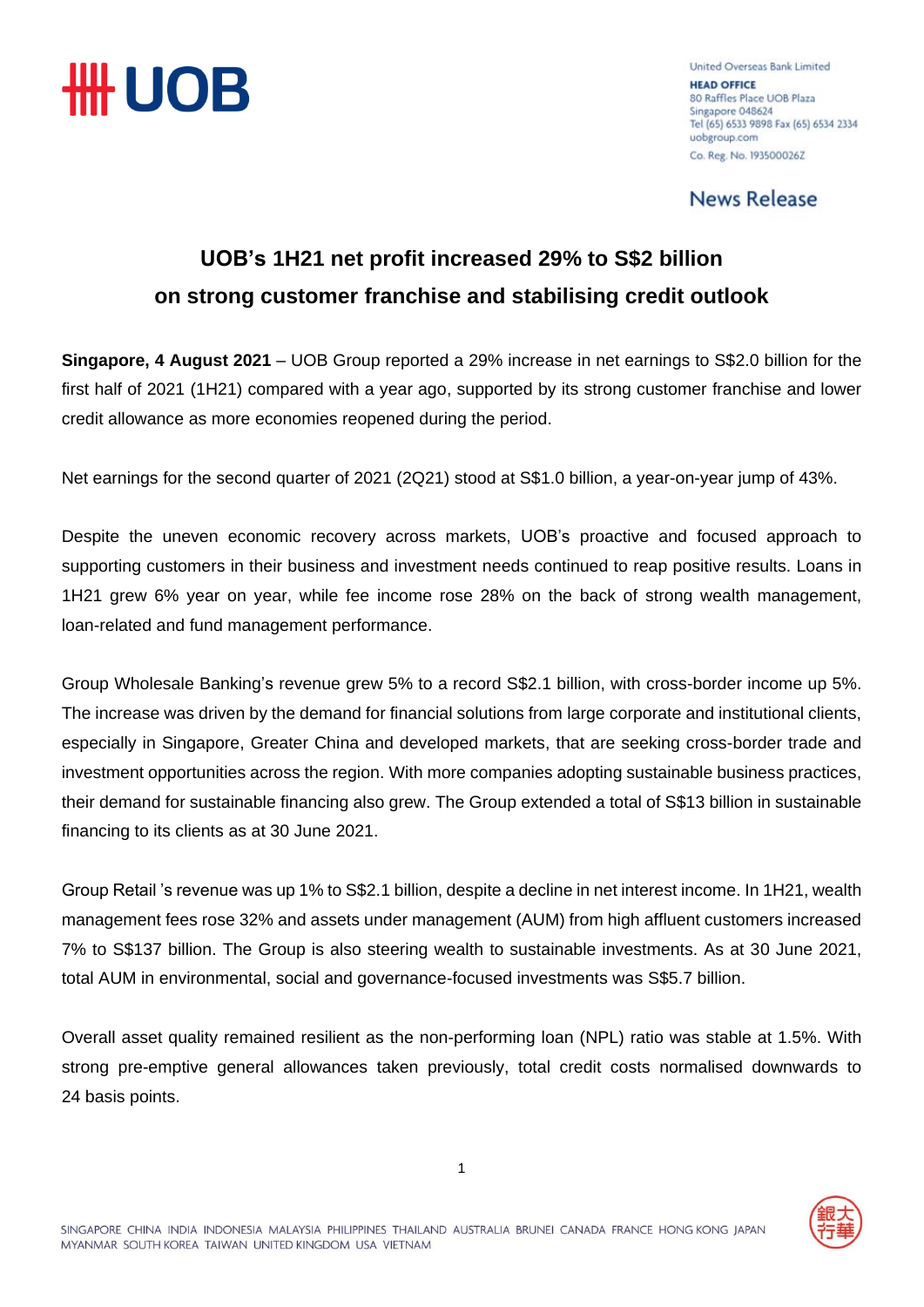# **III UOB**

The Monetary Authority of Singapore lifted the dividend cap recently. Together with strong earnings and capital position, the Board declared an interim dividend of 60 cents per ordinary share. This translates to a dividend payout ratio of 50%. Post dividend, the Group's balance sheet remains in a solid position. UOB Group will continue to see customers through to better times.

### **CEO Statement**

Mr Wee Ee Cheong, Deputy Chairman and Chief Executive Officer, UOB, said, "Our diversified customer franchise and investment in digital capabilities have enabled us to deliver another strong set of results. We achieved a 29 per cent increase in 1H21 profit, driven by healthy contributions from our core businesses and resilient asset quality. Our performance was underpinned by our proactive and focused support for our customers in their businesses and investments.

"Our robust balance sheet and strong capital and liquidity positions also enable us to support our customers in capturing new opportunities arising from the growth momentum in Greater China and developed markets. We are accelerating our digital agenda to provide progressive solutions in anticipation of their business and personal financial needs. With countries speeding up their vaccination drive, we are optimistic that the situation will gradually pick up in Southeast Asia. In forging a sustainable future with our customers across the region, we remain committed to working with governments across the region to provide affected customers, especially small- and medium-sized enterprises, with liquidity support to see them through these tough times."

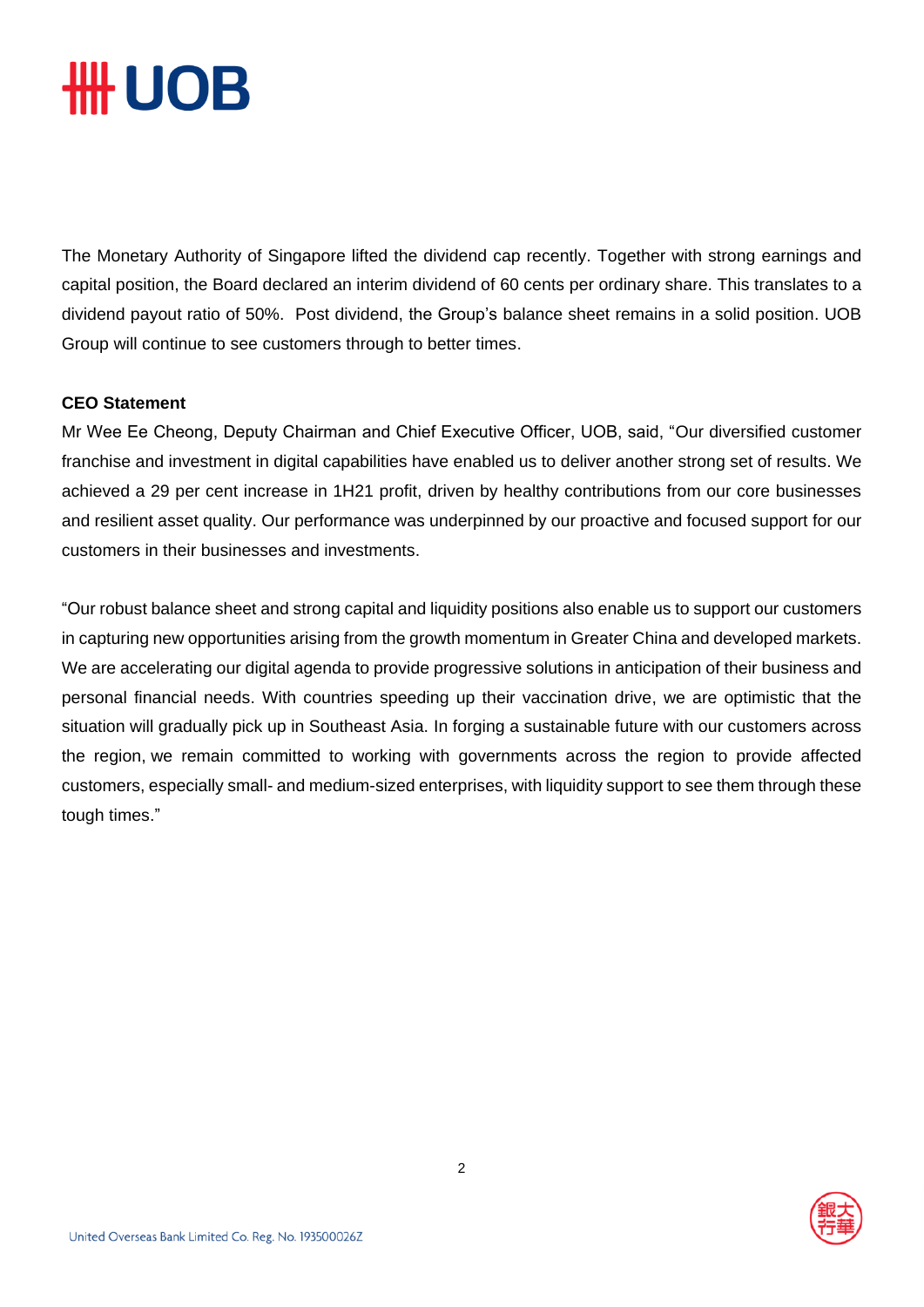# **HUOB**

### **Financial Performance**

|                         | 1H21<br>\$m | 1H <sub>20</sub><br>$\mathsf{sm}$ | <b>YoY</b><br>$+$ /(-)% | <b>2Q21</b><br>$\mathsf{sm}$ | <b>1Q21</b><br>$\mathsf{Sm}$ | QoQ<br>$+$ /(-)% | <b>2Q20</b><br>\$m | YoY<br>$+$ /(-)% |
|-------------------------|-------------|-----------------------------------|-------------------------|------------------------------|------------------------------|------------------|--------------------|------------------|
| Net interest income     | 3,107       | 3,050                             | 2                       | 1,578                        | 1,529                        | 3                | 1,456              | 8                |
| Net fee income          | 1,234       | 960                               | 28                      | 595                          | 638                          | (7)              | 445                | 34               |
| <b>Others</b>           | 563         | 657                               | (14)                    | 243                          | 319                          | (24)             | 359                | (32)             |
| <b>Total income</b>     | 4,903       | 4,667                             | 5                       | 2,417                        | 2,486                        | (3)              | 2,260              | 7                |
| Less: Total expenses    | 2,146       | 2,126                             |                         | 1,057                        | 1,089                        | (3)              | 1,040              | 2                |
| <b>Operating profit</b> | 2,757       | 2,541                             | 9                       | 1,360                        | 1,397                        | (3)              | 1,220              | 11               |
| Less: Impairment charge | 383         | 682                               | (44)                    | 182                          | 201                          | (10)             | 396                | (54)             |
| Add: Assoc & JV         | 70          | 40                                | 77                      | 39                           | 32                           | 24               | 22                 | 76               |
| <b>Net Profit</b>       | 2,011       | 1,558                             | 29                      | 1,003                        | 1,008                        | (0)              | 703                | 43               |

#### **1H21 versus 1H20**

Net profit of S\$2.01b in 1H21 was 29% higher from stronger business momentum and lower credit allowance. Net interest income grew 2% against last year to S\$3.11 billion, led by healthy loan growth of 6% which offset the 4-basis point decline in net interest margin. Net fee and commission income rose 28% to a new high of S\$1.23 billion with wealth management fees reaching record levels amid returning investor confidence on market recovery. Corporate customers were also showing confidence in the economy with increased trade and investment transactions, leading to a 33% increase in loan-related fees. Fund management and credit card fees also grew strongly on the back of the expected economic recovery and higher customer spending respectively.

Customer-related treasury income rose 9% on the back of improved business sentiment, while other noninterest income decreased 14% to S\$563 million due to lower non-customer trading income.

While total income grew 5% year on year, total expenses was stable at S\$2.15 billion as the Group continued to maintain cost discipline. The cost-to-income ratio for the year improved from 45.6% to 43.8%.

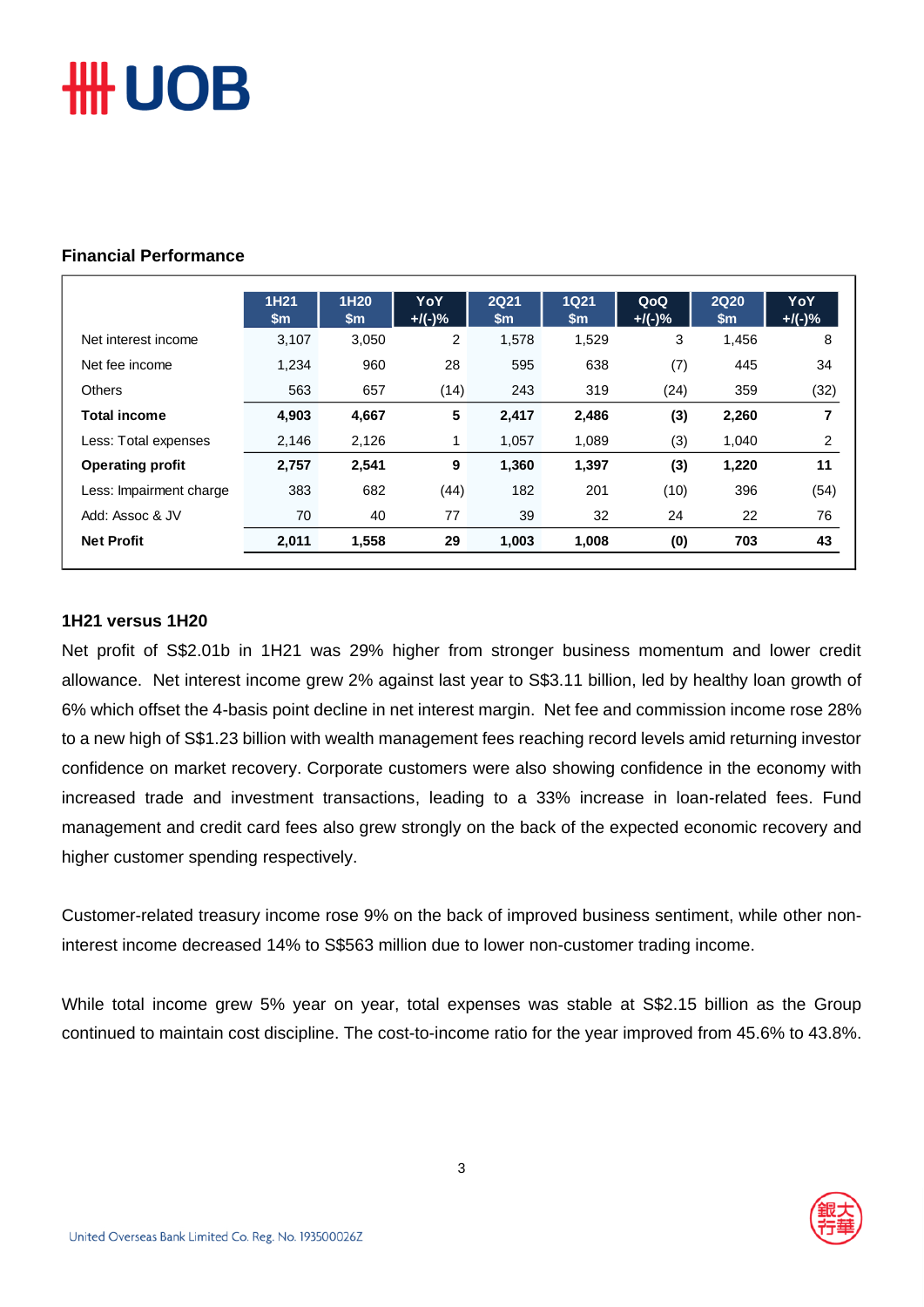

Total allowance fell to S\$383 million from S\$682 million a year ago, as asset quality remained within expectations with strong reserve coverage from the proactive general allowance taken in last year. Total credit costs on loans decreased from 52 basis points to 24 basis points.

#### **2Q21 versus 1Q21**

Net interest income increased 3% to S\$1.58 billion alongside loan growth. Net fee and commission income decreased 7% to S\$595 million, largely due to lower wealth management and fund management after an exceptional 1Q21. Trading and investment income declined 26% to S\$182 million as the last quarter benefitted from higher gains on investments.

Total operating expenses decreased 3% to S\$1.06 billion. Total allowance fell 10% to S\$182 million from lower general allowance, while specific allowance was higher from a few corporate accounts.

#### **2Q21 versus 2Q20**

Net interest income increased 8% led by robust loan growth of 6% and an 8-basis point increase in net interest margin to 1.56%. Net fee and commission income grew 34%, driven by strong growth in wealth management, loan-related and fund management fees. Other non-interest income declined 32% to S\$243 million, mainly from a drop in non-customer-related gains.

In tandem with strong income growth and disciplined cost management, the cost-to-income ratio improved from 46.0% to 43.7%. Total allowance more than halved to S\$182 million as much of the pre-emptive general allowance was taken last year.

#### **Asset Quality**

Asset quality remained resilient with NPL ratio at 1.5% for 2Q21, unchanged from the previous quarter. The non-performing assets coverage remained strong at 110% or 265% after taking collateral into account. Total general allowance for loans including regulatory loss allowance reserves (RLAR) was prudently maintained at 1% of performing loans.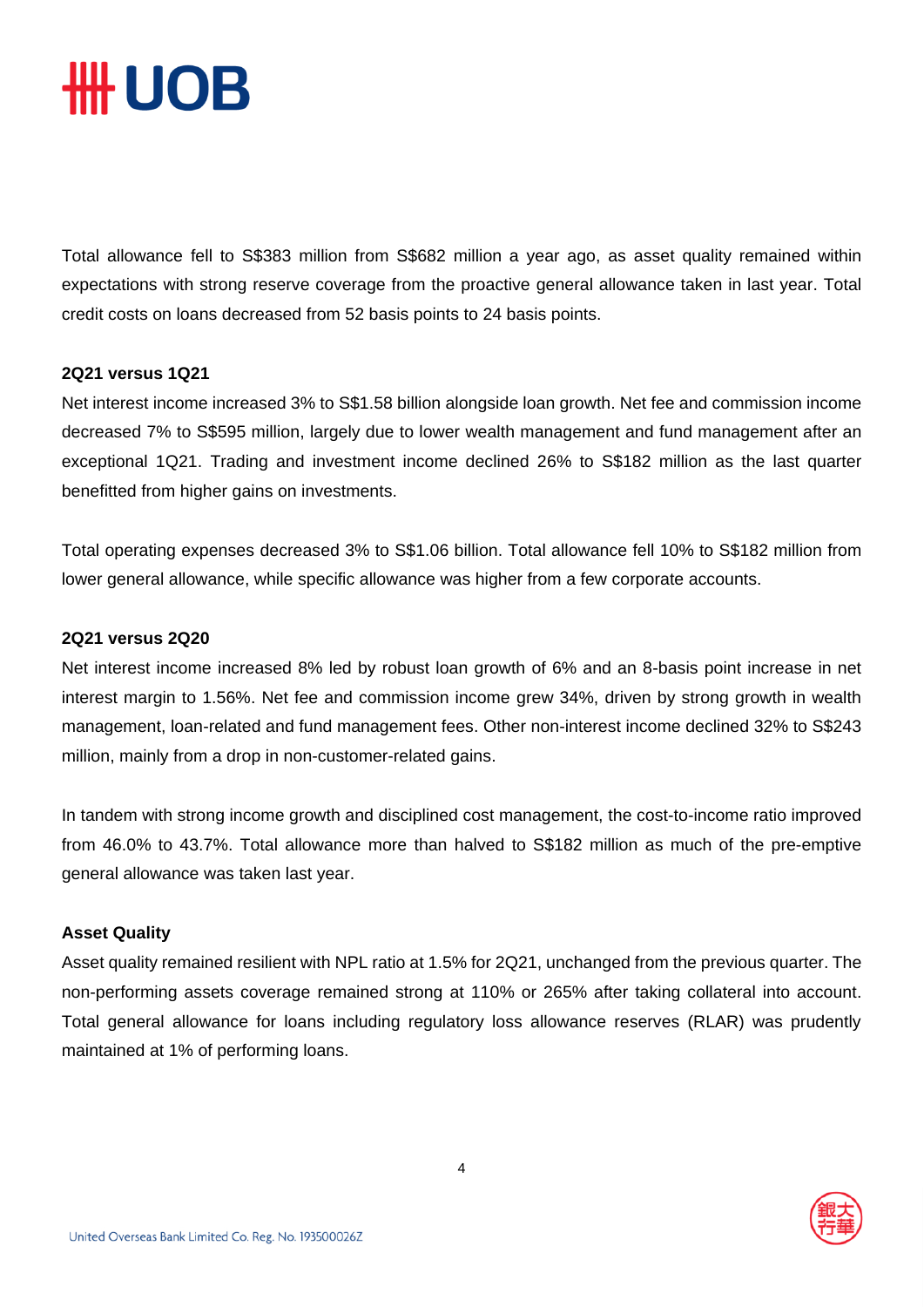

Macroeconomic conditions were more positive this year, with optimism over the region's path to recovery albeit an uneven one. Nonetheless, as new NPLs remained low, the Group will maintain strong general allowance in anticipation of a range of possible macroeconomic outcomes.

#### **Capital, Funding and Liquidity Positions**

The Group's liquidity and funding positions remained robust with 2Q21's average all-currency liquidity coverage ratio at 131% and net stable funding ratio at 123%, well above the minimum regulatory requirements. The loan-to-deposit ratio was stable at 86.9%.

As at 30 June 2021, the Group's Common Equity Tier 1 Capital Adequacy Ratio remained strong at 14.2%. Leverage ratio of 7.4% was more than two times above the regulatory requirement.

– Ends –

#### **About UOB**

United Overseas Bank Limited (UOB) is a leading bank in Asia with a global network of around 500 offices in 19 countries and territories in Asia Pacific, Europe and North America. Since its incorporation in 1935, UOB has grown organically and through a series of strategic acquisitions. UOB is rated among the world's top banks: Aa1 by Moody's Investors Service and AA- by both S&P Global Ratings and Fitch Ratings. In Asia, UOB operates through its head office in Singapore and banking subsidiaries in China, Indonesia, Malaysia, Thailand and Vietnam, as well as branches and representative offices across the region.

Over more than eight decades, generations of UOB employees have carried through the entrepreneurial spirit, the focus on long-term value creation and an unwavering commitment to do what is right for our customers and our colleagues.

We believe in being a responsible financial services provider and we are committed to making a difference in the lives of our stakeholders and in the communities in which we operate. Just as we are dedicated to helping our customers manage their finances wisely and to grow their businesses, UOB is steadfast in our support of social development, particularly in the areas of art, children and education.

#### **For media queries, please contact:**

Kelyn Tan Maybelline Tan Maybelline Tan Maybelline Tan Group Strategic Communications and Brand Group Strategic Communications and Brand Email[: Kelyn.TanSW@UOBGroup.com](mailto:Kelyn.TanSW@UOBGroup.com) Email: [Maybelline.TanWL@UOBGroup.com](mailto:Maybelline.TanWL@UOBGroup.com) Tel: (65) 6539 3967 Tel: (65) 6539 4062